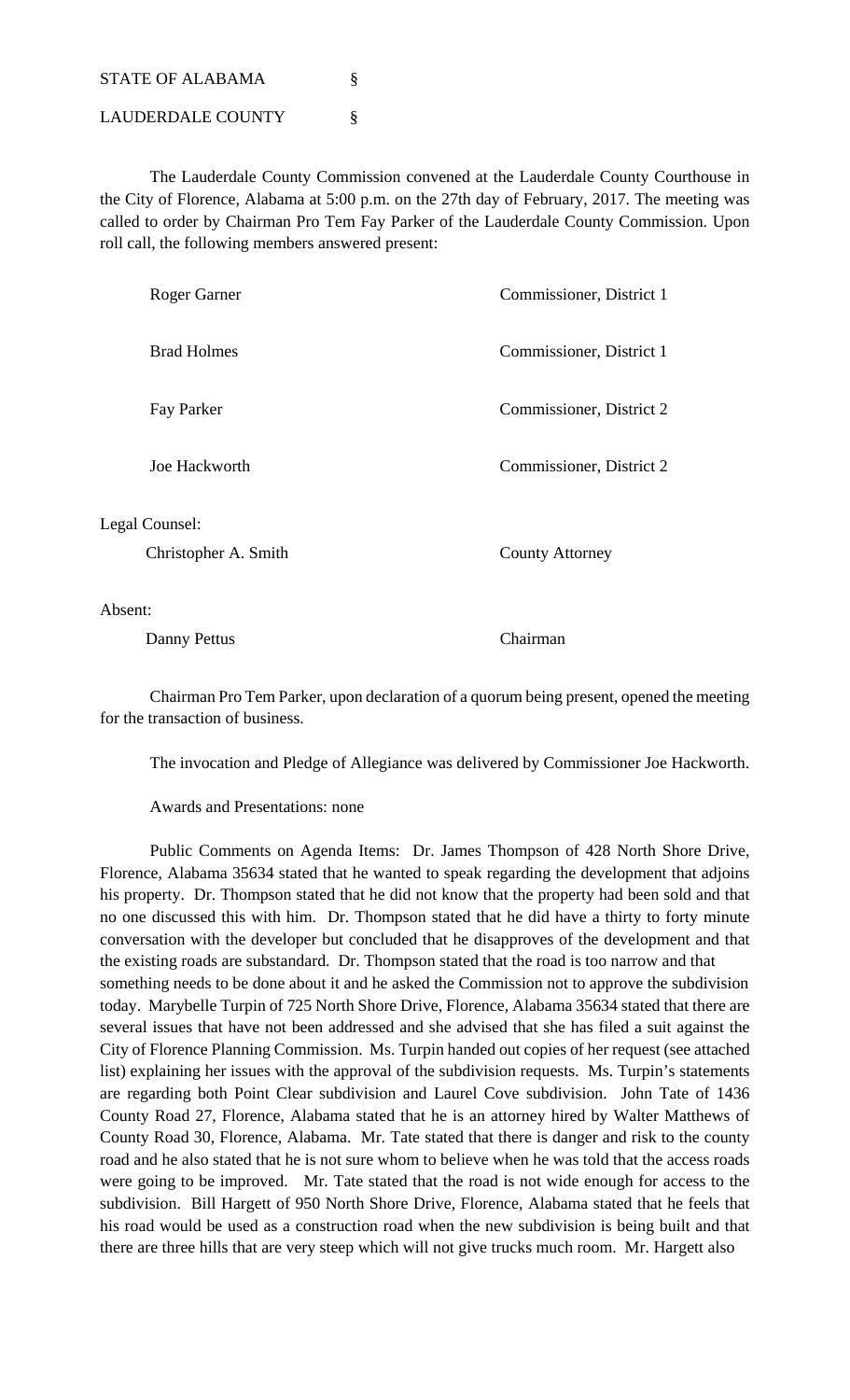stated that the road standards were built to different standards and that there are two right angles that would make it difficult for trucks to turn around. Mr. Hargett stated that there needed to be other ways to access that area. Jim Hughston of 406 Avalon Ave, Muscle Shoals, Alabama stated that he is the attorney for the developer of the new subdivisions and that the City of Florence Planning Committee had a role in the planning of the subdivisions. Mr. Hughston also stated that the role of the County is for the roads of the subdivisions and that the roads that were going to be built would be a vast improvement over any road that was built in the area over the past fifty years. Mr. Hughston stated that the road is very narrow and that the County is going to improve a portion of County Road 30 adjoining the property. Mr. Hughston stated that there was going to be better access to County Road 30 from Northshore Drive and that we were getting bogged down on issues that the County Commission had no part of.

 Commissioner Hackworth moved, seconded by Commissioner Garner that all items listed on the regular business agenda be approved for immediate consideration. There being no discussion and upon a vote taken, motion unanimously approved. Agenda is herein recorded and made part of these minutes.

 Commissioner Holmes moved, seconded by Commissioner Garner that the minutes of the last regular meeting of the Commission be approved for recording. There being no discussion and upon vote taken, motion unanimously approved.

 Commissioner Garner moved, seconded by Commissioner Hackworth that a resolution be adopted authorizing the Lauderdale County Commission to approve a grant agreement between the Lauderdale County Emergency Management Agency and the Alabama Law Enforcement Agency for a State Homeland Security Grant 5SHL 9-1-1 in the amount of twenty-three thousand nine hundred and sixty-eight dollars and sixty-five cents. The grant will be used to purchase three repeaters for the 9-1-1 department. There being no discussion and upon a vote taken, motion unanimously approved. Resolution and grant agreement is herein recorded and made part of these minutes.

 Commissioner Holmes moved, seconded by Commissioner Garner that a resolution be adopted authorizing the Lauderdale County Commission to approve a grant agreement between the Lauderdale County Emergency Management Agency and the Alabama Law Enforcement Agency for the State Homeland Security Agency Grant 5SHL in the amount of twenty-four thousand one hundred and six dollars and twenty-eight cents. The grant will be used to purchase computer equipment to assist with various safety exercises. There being no discussion and upon a vote taken, motion unanimously approved. Resolution and copy of grant agreement is herein recorded and made part of these minutes.

 Commissioner Hackworth moved, seconded by Commissioner Holmes to approve a resolution that authorizes the Lauderdale County Commission to authorize the EMPG Cooperative Grant Agreement for the Lauderdale County Emergency Agency in the amount of one thousand two hundred and ninety-four dollars. This grant agreement has a fifty-fifty local match. This grant will be used for the sole purpose of emergency management preparedness programs. There being no discussion and upon a vote taken, motion unanimously approved. Resolution and copy of grant agreement is herein recorded and made part of these minutes.

 Commissioner Garner moved, seconded by Commissioner Holmes to approve a resolution that allows the Lauderdale County Emergency Agency to have a Professional Services Agreement with Lee Helms, LLC to conduct exercises in accordance with the provisions of the Homeland Security Exercise and Evaluation program. There will be two exercises – the first exercise will have a cost of seven thousand dollars and the second exercise will have a cost of six thousand and five hundred dollars. There being no discussion and upon a vote taken, motion unanimously approved. Resolution and Professional Services Agreement is herein recorded and made part of the minutes.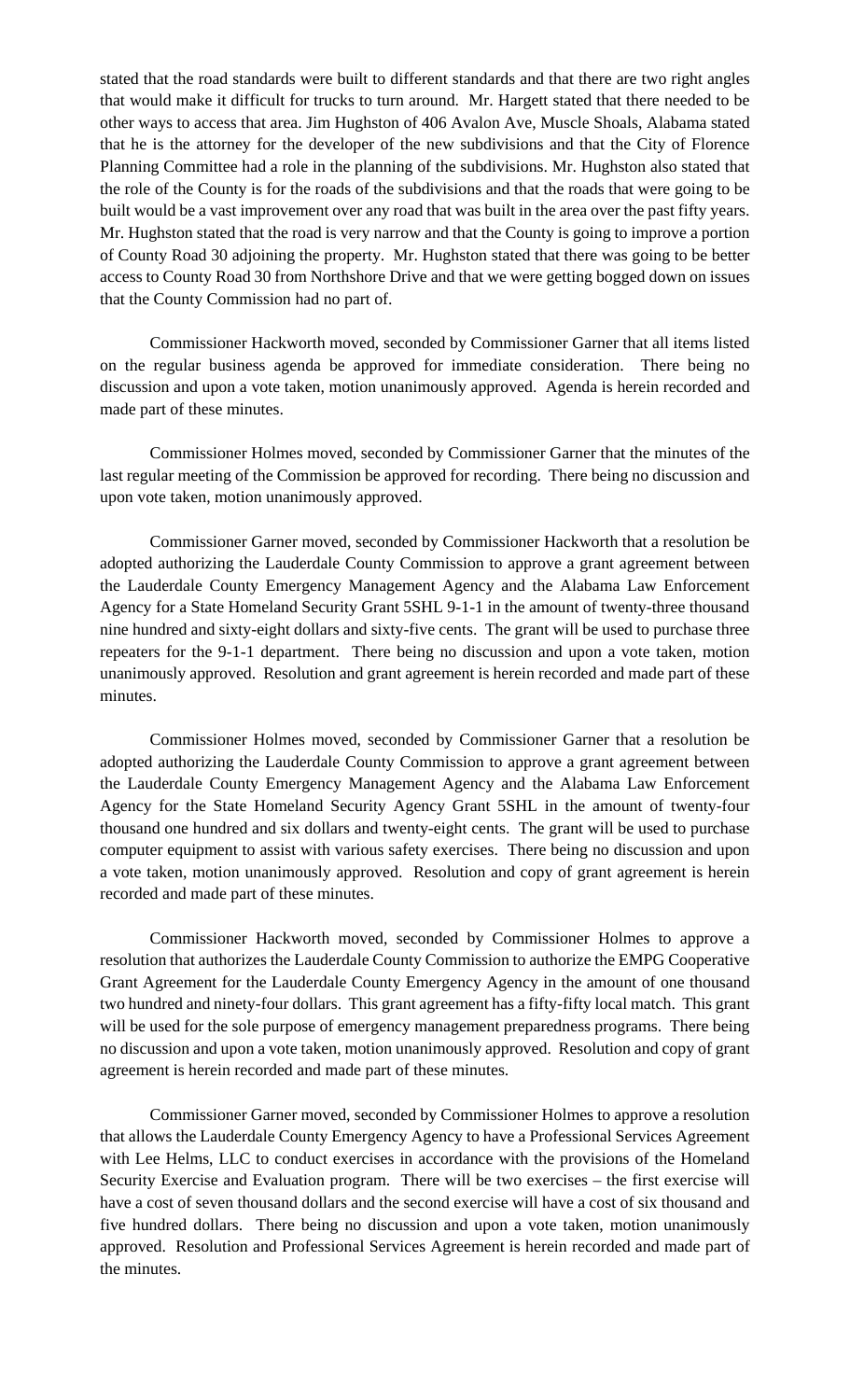Commissioner Garner moved, seconded by Commissioner Holmes to approve a resolution that allows the application for the Point Clear Subdivision plat review to be processed in order to move forward for development of said subdivision. Commissioner Holmes stated that he wanted to thank Dr. Thompson and Mr. Hargett for their comments and concerns. Commissioner Holmes stated that there were two issues to discuss which are the road and the bridge. Commissioner Holmes stated that the concerns regarding construction traffic and the safety of the road are items need to be addressed and that he felt confident that we can handle these issues. Commissioner Holmes further stated that Mr. Hargett and Dr. Thompson have valid concerns regarding whether the County Engineer has done his due diligence in recommending the project. Commissioner Holmes asked the Lauderdale County Engineer, Eric Hill, about the concerns regarding the bridge that Ms. Turpin described in her statement. Mr. Hill stated that he was aware of the complaint and that the drainage structure shown on the current plans is equivalent to the structure shown on earlier plans. Commissioner Holmes asked Mr. Hill to address or clarify the easement issues of the right of way that was brought up by Ms. Turpin. Mr. Hill stated because the property boarders an existing County road, the developer is required to dedicate a 30 foot right of way from the center of the road on the south side, which is shown on the plat and Mr. Hill stated that he had no issues or concerns. Commissioner Holmes asked Lauderdale County Attorney Christopher Smith if the County has done its due diligence and he stated that he has to review the rules and regulations with the commissioners, attorneys, and landowners in order to confirm that we meet the certification to move forward with the approval. Mr. Smith stated that one of the issues is the right of way and how one half of the street is divided into the thirty feet. Mr. Smith stated that he believed all the county regulations had been met. Commissioner Holmes stated that Dr. Thompson and Mr. Hargett were accustomed to using County Road 30 and that the County would make sure to fix any damages that were done to North Shore Drive. Eric Hill stated that he planned to have signs put up on County Road 30 and County Road 27 to direct construction traffic. John Tate asked who is going to fix County Road 30. Commissioner Garner stated that he understood the concern but the public can use whatever access that they wish to use as we cannot force anyone to travel a certain road. Commissioner Garner added that the County has plans to upgrade County Road 30. Commissioner Hackworth stated that he wished to thank Dr. Thompson and Mr. Hargett for their comments concerning the roads. Commissioner Hackworth then asked Eric Hill if the developers had met all of the requirements, filed the correct paperwork, and if he feels that we completed the policy requirements for approving the subdivision development. Eric Hill stated that the developers had met all the requirements. Commissioner Hackworth asked Mr. Hill if the developers had met the city requirements and Mr. Hill stated that they had. Commissioner Parker asked if the developers could be held accountable for the road maintenance. Mr. Hill stated that our regulations did not hold the developer liable for damage done to existing County roads but that the Road Department would be monitoring the existing roads. Commissioner Parker asked Mr. Hill if County Road 30 could carry the traffic and Mr. Hill stated that there are only three houses and they had plenty of right of way. Dr. Thompson stated that there would be three or four hundred yards where you could not see while getting out on the road and that there was no right of way. The attorney for the developer, Mr. Hughston, stated that they would be opening up a new way to enter onto County Road 30 which will help with the issue of limited sight. There being no further discussion and upon a roll call vote:

| <b>Commissioner Garner</b> | ave | <b>Commissioner Holmes</b>    | ave |
|----------------------------|-----|-------------------------------|-----|
| <b>Commissioner Parker</b> | nay | <b>Commissioner Hackworth</b> | ave |

 Motion approved. Resolution and copy of application is herein recorded and made part of these minutes.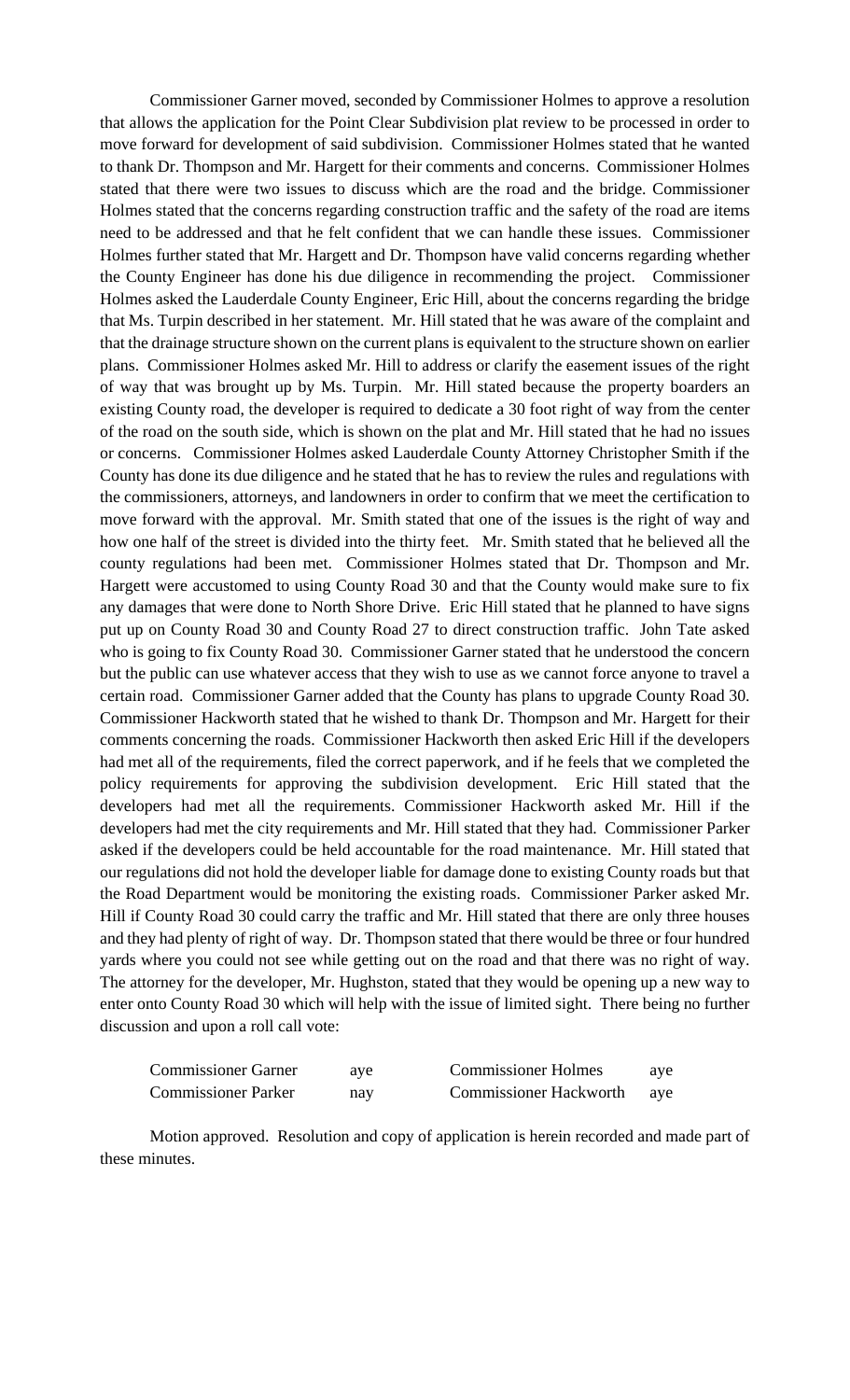Commissioner Hackworth moved, seconded by Commissioner Garner to approve a resolution that allows the application for the Laurel Cove Subdivision plat review to be processed to move forward for development of said subdivision. Commissioner Holmes asked Eric Hill, Lauderdale County Engineer, if the application meets all of the regulations of the Lauderdale County Commission. Mr. Hill stated that it did. There being no further discussion and upon a vote taken, motion unanimously approved. Resolution and copy of application is herein and recorded made part of these minutes.

 Sheriff Rick Singleton has requested that Jason Butler, Lauderdale County Jail Director, be allowed to travel out of state to the 36<sup>th</sup> Annual Conference and Jail Expo in Orlando, Florida from April  $7<sup>th</sup>$ , 2017 through April 13<sup>th</sup>, 2017. Commissioner Hackworth moved, seconded by Commissioner Garner to allow the out of state travel. There being no discussion and upon a vote taken, motion unanimously approved. The approval for out of state travel is herein approved and made part of these minutes.

 The Lauderdale County Commission has asked Commissioner Joe Hackworth to attend the Legislative Conference in Washington D.C. The conference will be March 21<sup>st,</sup> 2017 through March 24<sup>th</sup>, 2017. Commissioner Garner moved, seconded by Commissioner Holmes to allow Commissioner Hackworth to travel out of state. There being no discussion and upon a vote taken, motion unanimously approved. The approval for out of state travel is herein approved and made part of these minutes.

 The Lauderdale County Commission would like to appoint Chairman Danny Pettus to the Northwest Alabama Cooperative District. The term to begin immediately and expire on May 26<sup>th</sup>, 2021. Commissioner Holmes moved, seconded by Commissioner Hackworth to approve the board appointment. There being no discussion and upon a vote taken, motion unanimously approved. Board appointment is herein recorded and made part of these minutes.

The invoiced bills were audited, allowed, and ordered to be paid upon a motion by Commissioner Parker and seconded by Commissioner Garner. There being no discussion and upon a vote taken, motion unanimously approved.

## CHECKS ISSUED FEBRUARY 13<sup>th</sup>, 2017 THROUGH FEBRUARY 26<sup>th</sup>, 2017

| <b>GENERAL-SPECIAL</b><br>CHECK #51717-51759    | 457,228.21 |
|-------------------------------------------------|------------|
| <b>AGRI-BUSINESS FUND</b><br>CHECK #3543 & 3544 | 263.75     |
| <b>LEPA FUND</b><br>CHECK #7748-7755            | 5,427.96   |
| <b>GASOLINE TAX FUND</b><br>CHECK #16268-16282  | 256,738.68 |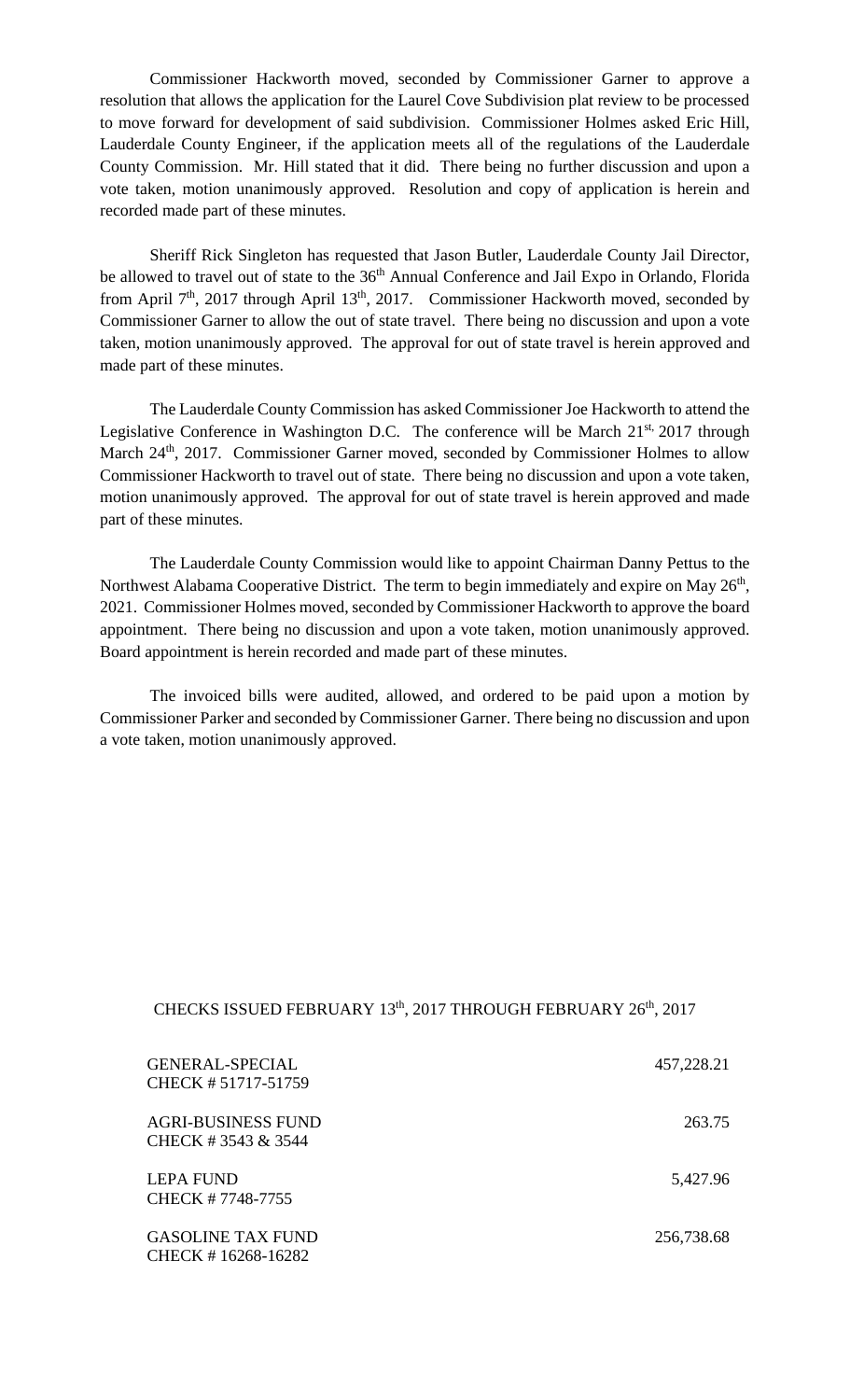| PUBLIC BLDG., R & B SPECIAL<br>CHECK # N/A              |              | 0.00         |
|---------------------------------------------------------|--------------|--------------|
| PUBLIC HIGHWAY & TRAFFIC FUND<br>CHECK $# N/A$          |              | 0.00         |
| AL. TRUST CAPITAL IMPROVEMENT FUND<br><b>CHECK #323</b> |              | 12,750.00    |
| RRR GASOLINE TAX FUND<br><b>CHECK #637</b>              |              | 9,265.65     |
| <b>REAPPRAISAL FUND</b><br>CHECK # 11004-11015          |              | 38,907.10    |
| REAPPRAISAL MONEY MARKET<br>CHECK # N/A                 |              | 0.00         |
| TOURISM, REC. & CONVENTION FUND<br>CHECK # N/A          |              | 0.00         |
| <b>RSVP FUND</b><br>CHECK #16877-16884                  |              | 2,916.93     |
| <b>CHILD PROTECTION FUND</b><br>CHECK # N/A             |              | 0.00         |
| <b>SERIES 2001 DEBT SERVICE FUND</b><br>CHECK # N/A     |              | 0.00         |
| <b>CDBG FUND</b><br>CHECK # N/A                         |              | 0.00         |
| <b>SOLID WASTE FUND</b><br>CHECK # 6768-6782            |              | 148,056.19   |
| <b>ACCOUNT PAYABLE FUND</b><br>CHECK #38610-38643       |              | 326,968.79   |
| FIRE PROTECTION FEE FUND<br>CHECK #4282-4295            |              | 82,702.76    |
| INDUSTRIAL DEVELOPMENT TAX FUND<br>CHECK # N/A          |              | 0.00         |
| <b>TOBACCO TAX FUND</b><br>CHECK # N/A                  |              | 0.00         |
| <b>TVA TAX FUND</b><br>CHECK #5453-5464                 |              | 385,558.09   |
|                                                         | <b>TOTAL</b> | 1,726,784.11 |

Scheduled Public Hearings: none

Staff Reports: none

Public Comment Period: none